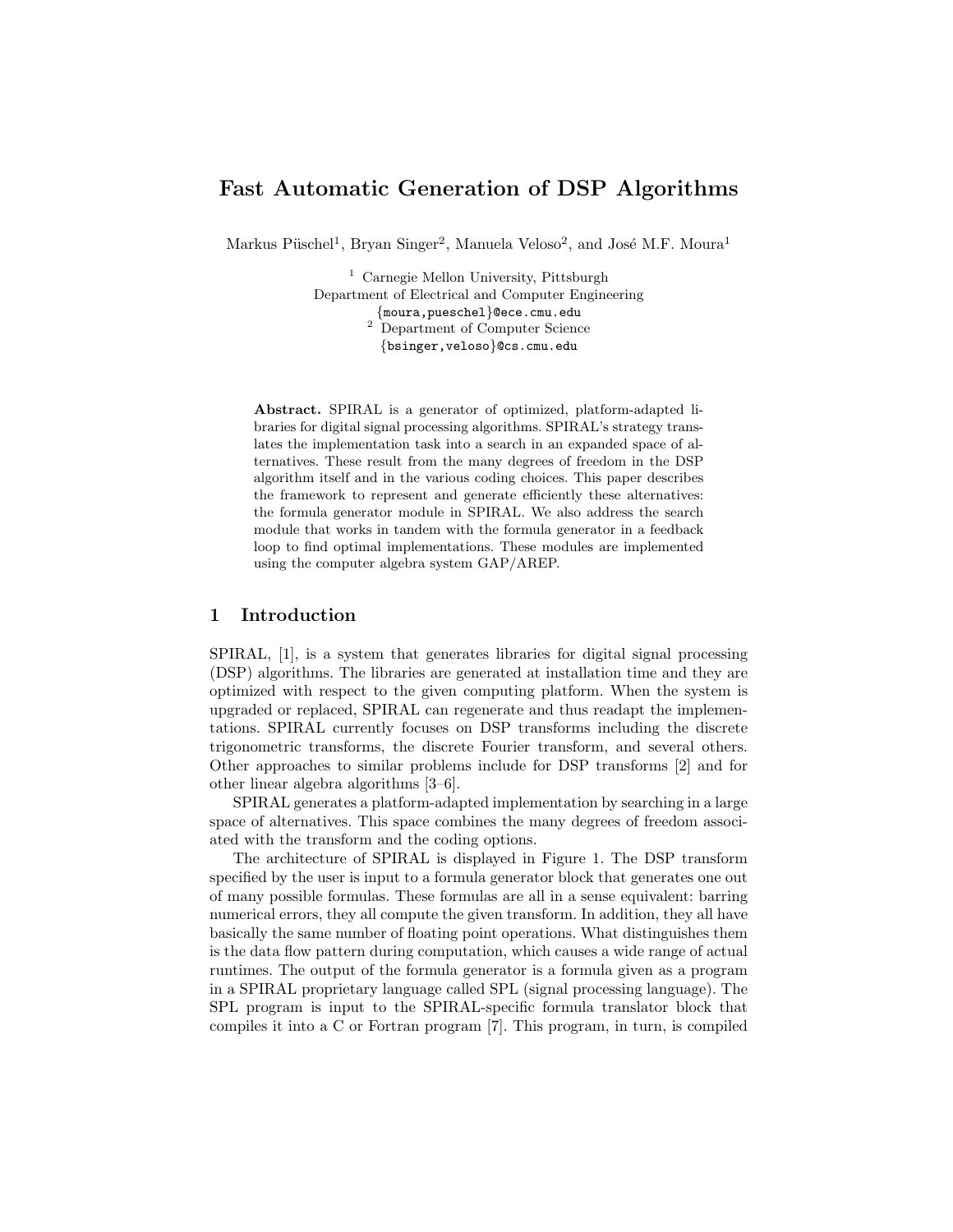by a standard C or Fortran compiler. The runtime of the resulting code is then fed back through a search module. The search module controls the generation of the next formulas to be tested using search and learning techniques (Section 4). Iteration of this loop yields a platform-adapted implementation.

This paper focuses on the formula generator and its interplay with the search module. It explains the underlying mathematical framework (Section 2) and its implementation (Section 3) using the computer algebra system GAP/AREP [8].



Platform-adapted Implementation

Fig. 1. The architecture of SPIRAL.

# 2 DSP Transforms and Algorithms

In this section we introduce the framework used by SPIRAL to describe linear DSP (digital signal processing) transforms and their fast algorithms. A similar approach has been used in [9] for the special case of FFT algorithms. We start with an introductory example.

#### 2.1 Example: DFT, Size 4

The DFT (discrete Fourier transform) of size 4 is given by the following matrix DFT<sub>4</sub>, which is then factored as a product of sparse structured matrices.

$$
\text{DFT}_4 = \begin{bmatrix} 1 & 1 & 1 & 1 \\ 1 & i & -1 & -i \\ 1 & -1 & 1 & -1 \\ 1 & -i & -1 & i \end{bmatrix} = \begin{bmatrix} 1 & 0 & 1 & 0 \\ 0 & 1 & 0 & 1 \\ 1 & 0 & -1 & 0 \\ 0 & 1 & 0 & -1 \end{bmatrix} \begin{bmatrix} 1 & 0 & 0 & 0 \\ 0 & 1 & 0 & 0 \\ 0 & 0 & 1 & 0 \\ 0 & 0 & 0 & i \end{bmatrix} \begin{bmatrix} 1 & 1 & 0 & 0 \\ 1 & -1 & 0 & 0 \\ 0 & 0 & 1 & 1 \\ 0 & 0 & 0 & 1 \end{bmatrix} \begin{bmatrix} 1 & 0 & 0 & 0 \\ 0 & 0 & 1 & 0 \\ 0 & 0 & 1 & 1 \\ 0 & 0 & 0 & 1 \end{bmatrix}.
$$

This factorization is an example of a fast algorithm for  $DFT_4$ . Using the Kronecker (or tensor) product of matrices,  $\otimes$ , and introducing symbols  $L_2^4$  for the permutation matrix (right-most matrix), and  $T_2^4 = \text{diag}(1, 1, 1, i)$ , the algorithm can be written in the very concise form

$$
DFT_4 = (DFT_2 \otimes I_2) \cdot T_2^4 \cdot (I_2 \otimes DFT_2) \cdot L_2^4. \tag{1}
$$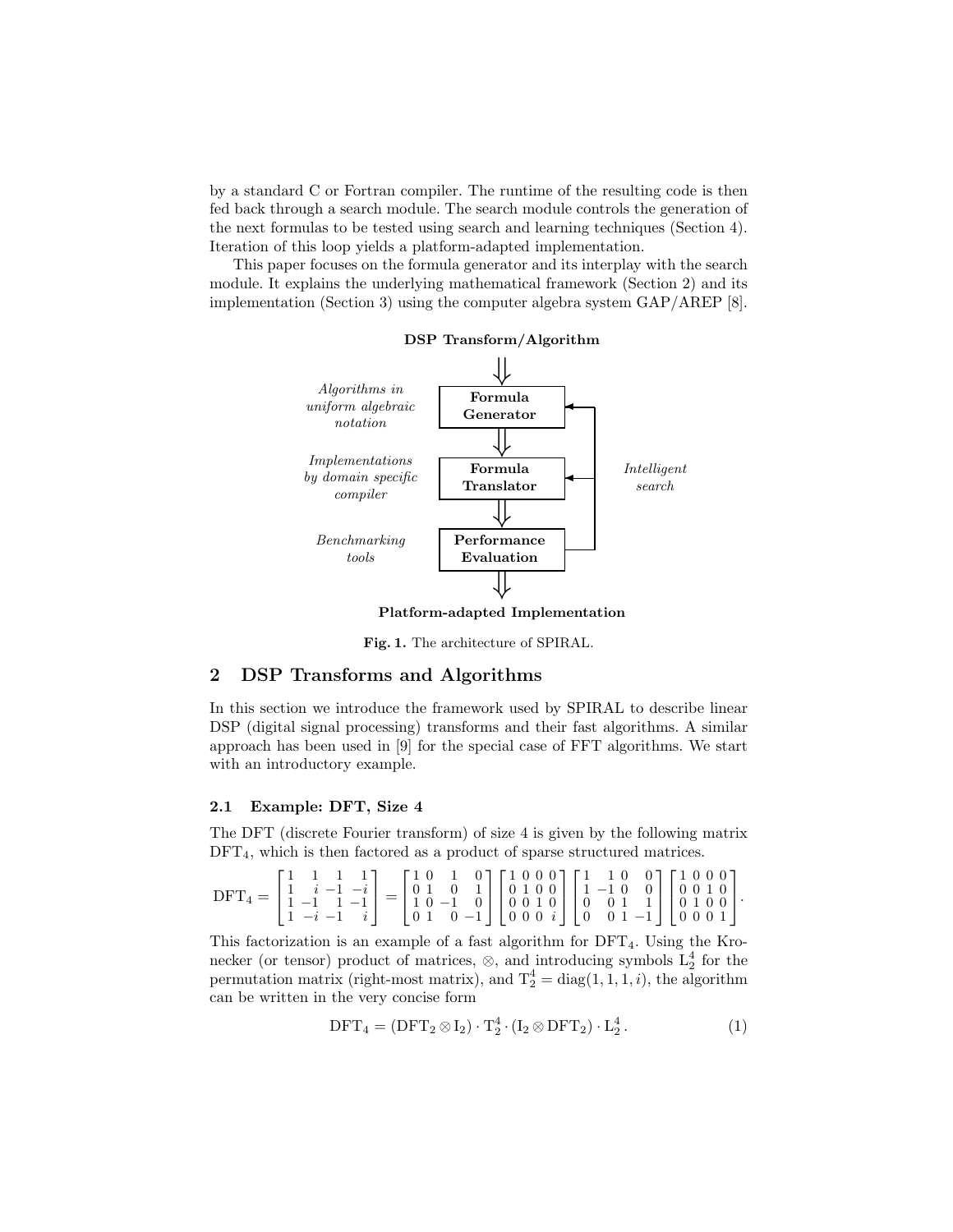The last expression is an instantiation of the celebrated Cooley-Tukey algorithm [10], also referred to as the fast Fourier transform (FFT).

#### 2.2 Transforms, Rules, Ruletrees, and Formulas

**Transforms:** A (linear) DSP transform is a multiplication of a vector  $x$  (the sampled signal) by a certain  $(n \times n)$ -matrix M (the transform),  $x \mapsto M \cdot x$ . The transform is denoted by a symbol having the size  $n$  of the transform as a subscript. Fixing the parameter "size" determines a special instance of the transform, e.g.,  $DFT_4$  denotes a DFT of size 4. For arbitrary size n, the DFT is defined by

$$
\text{DFT}_n = [w_n^{k\ell} \mid k, \ell = 0..n-1],
$$

where  $w_n = e^{2\pi i/n}$  denotes an *n*th root of unity. In general, a transform can have other determining parameters rather than just the size. Transforms of interest include the discrete cosine transforms (DCT) of type II and type IV,

$$
DCT_n^{(II)} = [\cos ((\ell + 1/2)k\pi/n) | k, \ell = 0...n - 1], \text{ and}
$$
  

$$
DCT_n^{(IV)} = [\cos ((k + 1/2)(\ell + 1/2)\pi/n) | k, \ell = 0...n - 1],
$$

which are used in the current JPEG and MPEG standards, [11], respectively (given here in an unscaled version). Further examples with different areas of application are the other types of discrete cosine and sine transforms (DCTs and DSTs, type  $I - IV$ , the Walsh-Hadamard transform (WHT), the discrete Hartley transform (DHT), the Haar transform, the Zak transform, the Gabor transform, and the discrete wavelet transforms.

Breakdown Rules: All of the transforms mentioned above can be evaluated using  $O(n \log n)$  arithmetic operations (compared to  $O(n^2)$  operations required by a straightforward implementation). These algorithms are based on sparse structured factorizations of the transform matrix. For example, the Cooley-Tukey FFT is based on the factorization

$$
\text{DFT}_n = (\text{DFT}_r \otimes \text{I}_s) \cdot \text{T}_s^n \cdot (\text{I}_r \otimes \text{DFT}_s) \cdot \text{L}_r^n,\tag{2}
$$

where  $n = r \cdot s$ ,  $L_r^n$  is the stride permutation matrix, and  $T_s^n$  is the twiddle matrix, which is diagonal (see [12] for details). We call an equation like (2) a breakdown rule, or simply rule. A breakdown rule

- is an equation that factors a transform into a product of sparse structured matrices;
- may contain (possibly different) transforms of (usually) smaller size;
- the applicability of the rule depends on the parameters (e.g., size) of the transform.

Examples of breakdown rules for  $DCT^{(II)}$  and  $DCT^{(IV)}$  are

$$
DCT_n^{(II)} = P_n \cdot (DCT_{n/2}^{(II)} \oplus DCT_{n/2}^{(IV)}) \cdot P'_n \cdot (I_{n/2} \otimes DFT_2) \cdot P''_n,
$$
 and  

$$
DCT_n^{(IV)} = S_n \cdot DCT_n^{(II)} \cdot D_n,
$$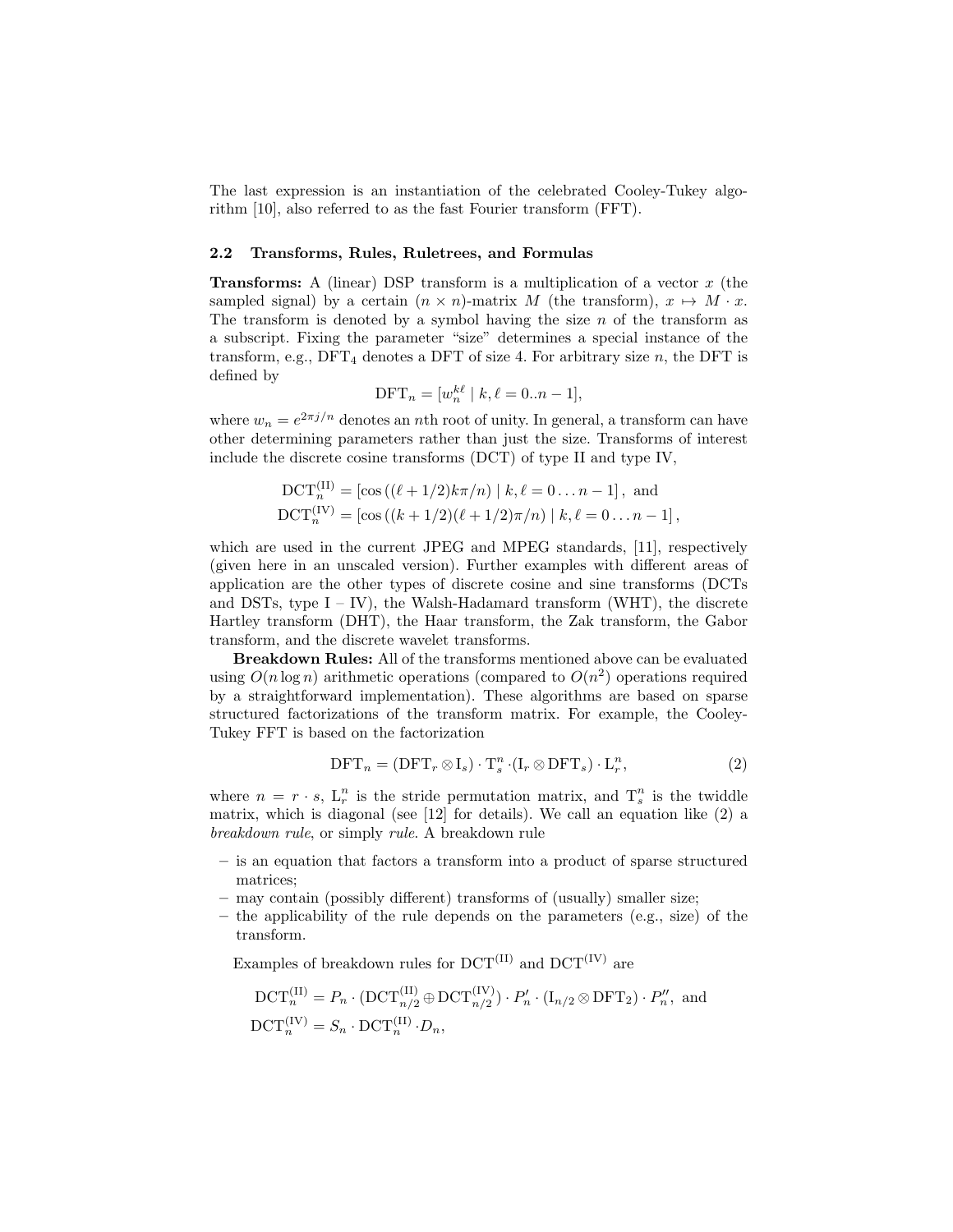where  $P_n, P'_n, P''_n$  are permutation matrices,  $S_n$  is bidiagonal, and  $D_n$  is a diagonal matrix (see [13] for details).

A transform usually has several different rules. Rules for the DFT that we can capture from fast algorithms as they are given in literature, include the Cooley-Tukey rule  $(n = r \cdot s \text{ composite})$ , Rader's rule  $(n \text{ prime})$ , Good-Thomas rule  $(n = r \cdot s, \gcd(r, s) = 1)$ , and several others (see [12]).

Besides breakdown rules, SPIRAL includes also rules for base cases, such as

$$
\text{DFT}_2 = \begin{bmatrix} 1 & 1 \\ 1 & -1 \end{bmatrix},
$$

which shows that a  $DFT_2$  can be computed with 2 additions/subtractions.

Formulas and Ruletrees: A formula is a mathematical expression that represents a sparse structured factorization of a matrix of fixed size. A formula is composed of mathematical operators (like  $\cdot, \oplus, \otimes$ ), basic constructs (permutation, diagonal, plain matrix), symbolically represented matrices (like  $I_5$  for an identity matrix of size 5), and transforms with fixed parameters. An example is

$$
(\text{DFT}_4 \otimes \text{diag}(1,7)) \cdot \left(\text{I}_6 \oplus \begin{bmatrix} 1 & 4 \\ 2 & -1 \end{bmatrix}\right). \tag{3}
$$

We call a formula *fully expanded* if it does not contain any transforms.

Expanding a transform  $M$  of a given size using one of the applicable rules creates a formula, which (possibly) contains transforms of smaller size. These, in turn, can be expanded further using the same or different rules. After all transforms have been expanded, we obtain a formula that represents in a unique way a fast algorithm for M. Since the formula is uniquely determined by the rules applied in the different stages, we can represent a formula, and hence an algorithm, by a tree in which each node is labeled with a transform (of size) and the rule applied to it. A node has as many children as the rule contains smaller transforms (e.g., the Cooley-Tukey rule (2) gives rise to binary trees). We call such a tree a ruletree. The ruletree is fully expanded, if all its leaves are base cases. Thus, within our framework,

fully expanded ruletree  $=$  fully expanded formula  $=$  algorithm.

An example for a fully expanded ruletree for a  $DCT_8^{(IV)}$  is given in Figure 2 (we omitted the rules for the base cases). The rules' identifiers used are not of significance.



Fig. 2. A ruletree for  $DCT^{(IV)}$ , size 8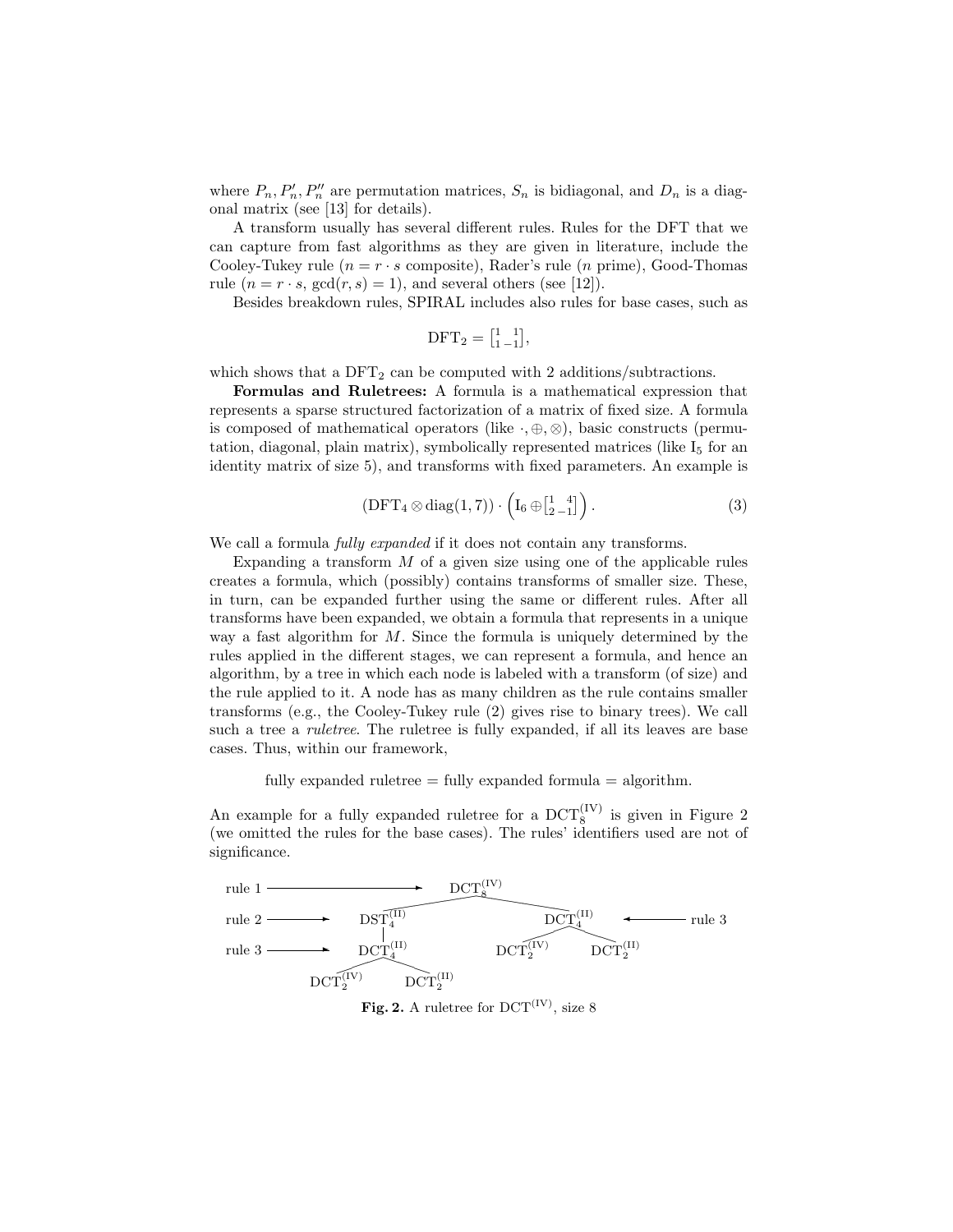#### 2.3 The Formula Space

Applying different rules in different ways when expanding a transform gives rise to a surprisingly large number of mathematically equivalent formulas. Applying only the Cooley-Tukey rule (2) to a DFT of size  $n = 2<sup>k</sup>$  gives rise to  $\Theta(5<sup>k</sup>/k<sup>3/2</sup>)$ many different formulas. This large number arises from the degree of freedom in splitting  $2<sup>k</sup>$  into 2 factors. Using different rules and combinations thereof leads to exponential growth (in  $n$ ) in the number of formulas. As an example, the current implementation of the formula generator contains 13 transforms and 31 rules and would produce about  $10^{153}$  different formulas for the  $DCT_{512}^{(IV)}$ .

By using only the best rules available (regarding the number of additions and multiplications), the algorithms that can be derived all have about the same arithmetic cost. They differ, however, in their data access during computation, which leads to very different runtime performances. As an example, Figure 3 shows a histogram of runtimes for all 31,242 formulas generated with our current set of rules for a  $\mathrm{DCT}_{16}^{(IV)}$ . The histogram demonstrates that even for a transform of small size, there is a significant spread of running times, more than a factor of two from the fastest to the slowest. Further, it shows that there are relatively few formulas that are amongst the fastest.



Fig. 3. Histogram of running times for all 31,242  $DCT^{(IV)}$ , size  $2<sup>4</sup>$ , formulas generated by SPIRAL's formula generator on a Pentium III running Linux.

### 3 The Formula Generator

Briefly, the formula generator is a module that produces DSP algorithms given as formulas for a user specified transform of given size. The formula generator is coupled with a search module that uses a feedback loop of formula generation and evaluation to optimize formulas with respect to a given performance measure.

Formula generation and formula manipulation fall into the realm of symbolic computation, which lead us to choose the language and computer algebra system GAP [8], including AREP [14], as an implementation platform. GAP provides the infrastructure for symbolic computation with a variety of algebraic objects. The GAP share package AREP is particularly focused on structured matrices and their symbolic manipulation. A high level language like GAP with its readily available functionality facilitates the implementation of our formula generator. It provides, as an additional advantage, exact arithmetic for square roots, roots of unity, and trigonometric expressions that make up the entries of most DSP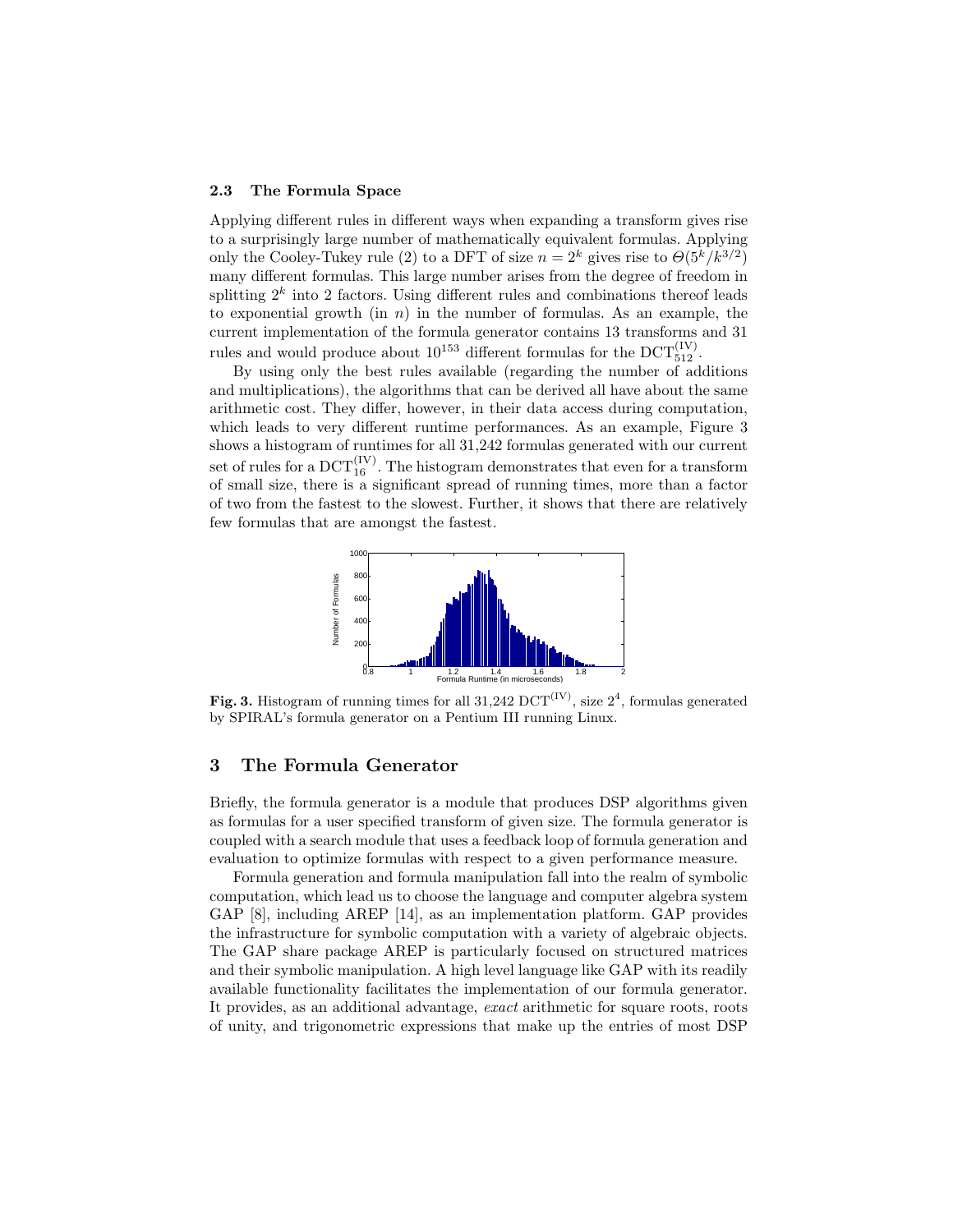transforms and formulas. The current implementation of the formula generator has about 12,000 lines of code.

The main objectives for the implementation of the formula generator are

- efficiency: it should generate formulas fast and store them efficiently; this is imperative since the optimization process requires the generation of many formulas;
- extensibility: it should be easy to expand the formula generator by including new transforms and new rules.



Fig. 4. Internal architecture of the formula generator including the search module. The main components are recursive data types for representing ruletrees and formulas, and extensible data bases (dashed boxes) for rules and transforms.

The architecture of the formula generator and the process of formula generation is depicted in Figure 4. We start with a transform with given parameters as desired by the user, e.g., a  $DCT_{64}^{(II)}$ . The transform is recursively expanded into a ruletree. The choice of rules is controlled by the search module (see Section 4). The ruletree then is converted into a formula, which, in turn, is exported as an SPL program. The SPL program is compiled into a Fortran or C program (see [7]). The runtime of the program is returned to the formula generator. Based on the outcome, the search module triggers the derivation of different ruletrees.

By replacing the spl compiler block in Figure 4 by another evaluation function, the formula generator becomes a potential optimization tool for DSP algorithms with respect to other performance measures. Examples of potential interest include numerical stability or critical path length.

As depicted in Figure 4, and consistent with the framework presented in Section 2, the main components of the formula generator are formulas, transforms, rules, and ruletrees. Formulas and ruletrees are objects meant for computation and manipulation, and are realized as recursive data types. Transforms and rules are merely collections of information needed by the formula generator. We elaborate on this in the following. The search module is explained in Section 4.

Formulas: Formulas are implemented by the recursive data type SPL. We chose the name SPL since it is similar to the language SPL understood by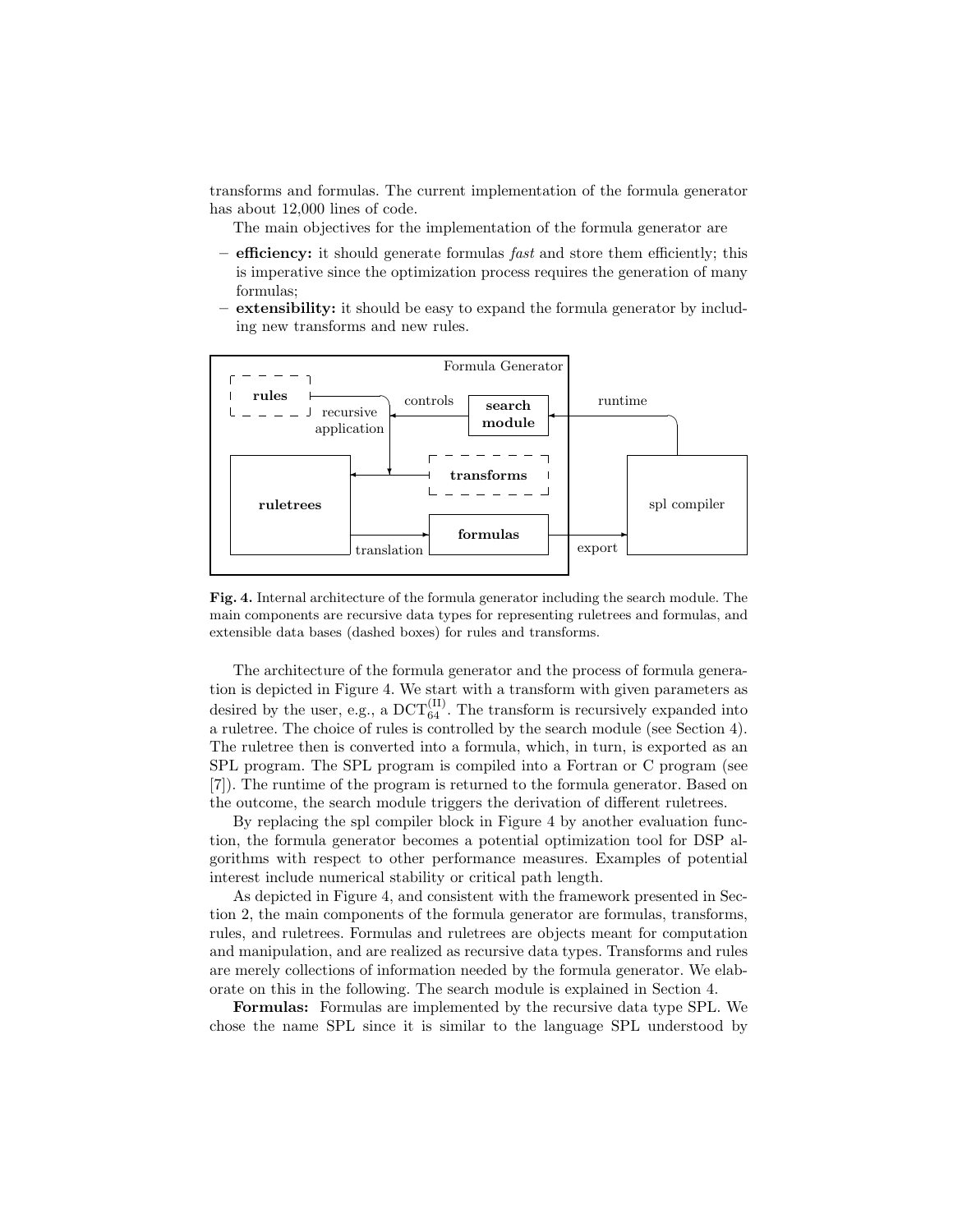the formula translator (see Section 1). A formula is an instantiation of SPL and is called spl. An spl is a GAP record with certain fields mandatory to all spls. Important examples are the fields dimensions, which gives the size of the represented matrix, and the field type, which contains a string indicating the type of spl, i.e, node in the syntax tree. Basic types are diag for diagonal matrices or perm for permutation matrices. Examples for composed types are tensor or directSum. The type symbol is used to symbolically represent frequently occurring matrices such as identity matrices  $I_n$ . The list of symbols known to the formula generator can be extended. A complete overview of all types is given in Table 1.

| $<$ spl> ::= $<$ matrix>                         | : "mat"            |
|--------------------------------------------------|--------------------|
| <diagonal></diagonal>                            | ; "diag"           |
| <permutation></permutation>                      | ; "perm"           |
| Symbol( <name>, <params> )</params></name>       | ; "symbol"         |
| NonTerminal( <name>, <params> )</params></name>  | ; "nonTerminal"    |
| $ \langle sp1 \rangle *  * \langle sp1 \rangle $ | ; "compose"        |
| DirectSum( <spl>, , <spl>)</spl></spl>           | ; "directSum"      |
| TensorProduct( <spl>, , <spl>)</spl></spl>       | : "tensor"         |
| <scalar> * <spl></spl></scalar>                  | ; "scalarMultiple" |
| $\vert$ <spl> ^ &lt;"perm"-spl&gt;</spl>         | ; "conjugate"      |
| <spl> ^ <positive-int></positive-int></spl>      | ; "power"          |

Table 1. The data type SPL in Backus-Naur form as the disjoint union of the different types. The string identifying the type is given in double quotes

The data type SPL mirrors the language SPL (Section 1) with the exception of the type nonTerminal. A nonTerminal spl represents a transform of fixed size, e.g.,  $DFT_{16}$ , within a formula. The non-terminal spls available depend on the global list of transforms, which is explained below.

Other fields are specific to certain types. For example, an spl of type diag has a field element that contains the list of the diagonal entries; an spl of type compose has a field factors containing a list of spls, which are the factors in the represented product. For each of the types a function is provided to construct the respective spls. As an example, we give the spl corresponding to the formula in (3) as it is constructed in the formula generator.

### ComposeSPL(TensorSPL(SPLNonTerminal("DFT", 4), SPLDiag([1, 7])), DirectSumSPL(SPLSymbol("I", 6), SPLMat([[1, 4], [2, -1]])))

Transforms: All transforms known to the formula generator are contained in the global list NonTerminalTable. Each entry of the list is a record corresponding to one transform (e.g., DFT). The record for a transform  $M$  stores the necessary information about  $M$ . Important fields include (1) symbol, a string identifying  $M$  (e.g, "DFT"); (2) CheckParams, a function for checking the validity of the parameters used to create an instantiation of  $M$ , usually the parameter is just the size, but we allow for arbitrary parameters; (3) TerminateSPL, a function to convert an instantiation of  $M$  into a plain matrix (type  $\texttt{mat}$ ), used for verification. An instantiation of a transform (e.g., a  $DFT_{16}$ ) is created as an spl of type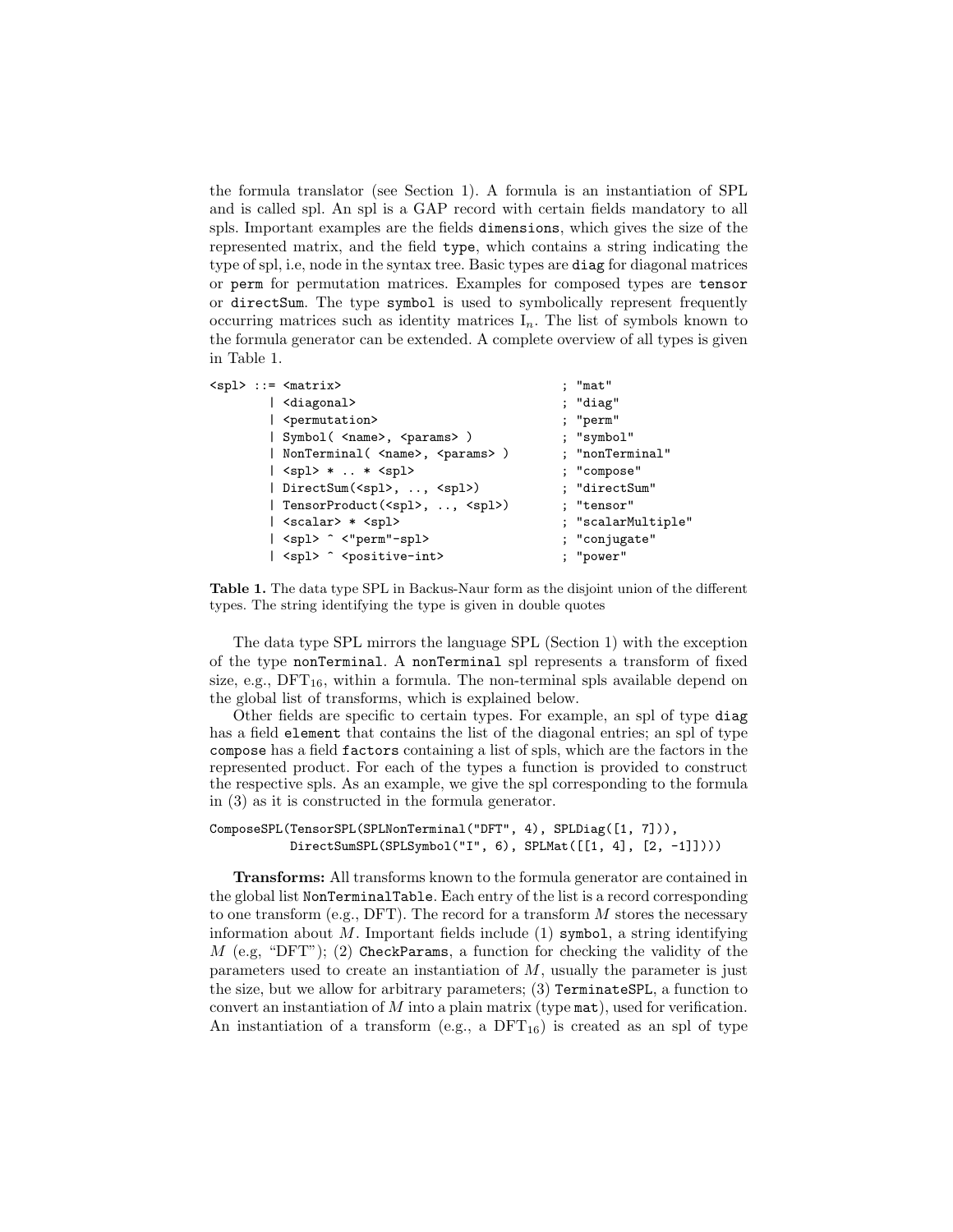nonTerminal as explained in the previous paragraph. The transform table can easily be extended by supplying this record for the new transform to be included.

Rules: All breakdown rules known to the formula generator are contained in the global list RuleTable. Each entry of the list corresponds to one rule (e.g., Cooley-Tukey rule). Similar to the transforms, rules are records storing all necessary information about the rule. Important fields of a rule R include (1) nonTerminal, the symbol of the transform R applies to (e.g., "DFT"); (2) isApplicable, a function checking whether  $R$  is applicable to a transform with the given parameters (e.g., Cooley-Tukey is applicable iff  $n$  is not prime); (3) allChildren, a function returning the list of all possible children configurations for R given the transform parameters, children are non-terminal spls; (4) rule, the actual rule, given the parameters for transform, returns an spl.

The rule table can also easily be extended by supplying this record for the new rule to be included.

Ruletrees: A ruletree is a recursive data type implemented as a record. Important fields include (1) node, the non-terminal spl expanded at the node; (2) rule, the rule used for expansion at the node; (3) children, ordered list of children, which again are ruletrees. In addition, we allow for a field SPLOptions that controls implementation choices that cannot be captured on the formula, i.e., algorithmic, level. An example is the code unrolling strategy. Setting SPLOptions to "unrolling" causes the code produced from the entire subtree to be unrolled.

There are two main reasons for having ruletrees as an additional data structure to formulas (both represent DSP algorithms): (1) ruletrees require much less storage than the corresponding formulas (a ruletree only consists of pointers to rules and transforms) and can be generated very fast, thus moving the bottleneck in the feedback loop (Figure 4) to the spl compiler; and (2) the search algorithms (see Section 4) use the ruletree data structure to easily derive variations of algorithms in the optimization process.

Infrastructure: In addition to these data types, the formula generator provides functionality for their manipulation and investigation. Examples include functions that (1) convert ruletrees into formulas; (2) export formulas as SPL programs; (3) convert formulas into plain matrices; (4) verify rules (for given transforms) and formulas using exact arithmetic where possible; (5) compute an upper bound for the arithmetic cost of an algorithm given as a formula.

# 4 Search

In this section, we discuss the search module shown in Figure 4 and how it interfaces with the formula generator. Given that there is a large number of formulas for any given signal transform, an important problem is finding a formula that runs as fast as possible. Further, the runtimes of formulas for a given transform vary widely as shown in Figure 3. Unfortunately, the large number of formulas for any given signal transform makes it infeasible to exhaustively time every formula for transforms of even modest sizes. Thus, it is crucial to intelligently search the space of formulas. We have implemented the following search methods.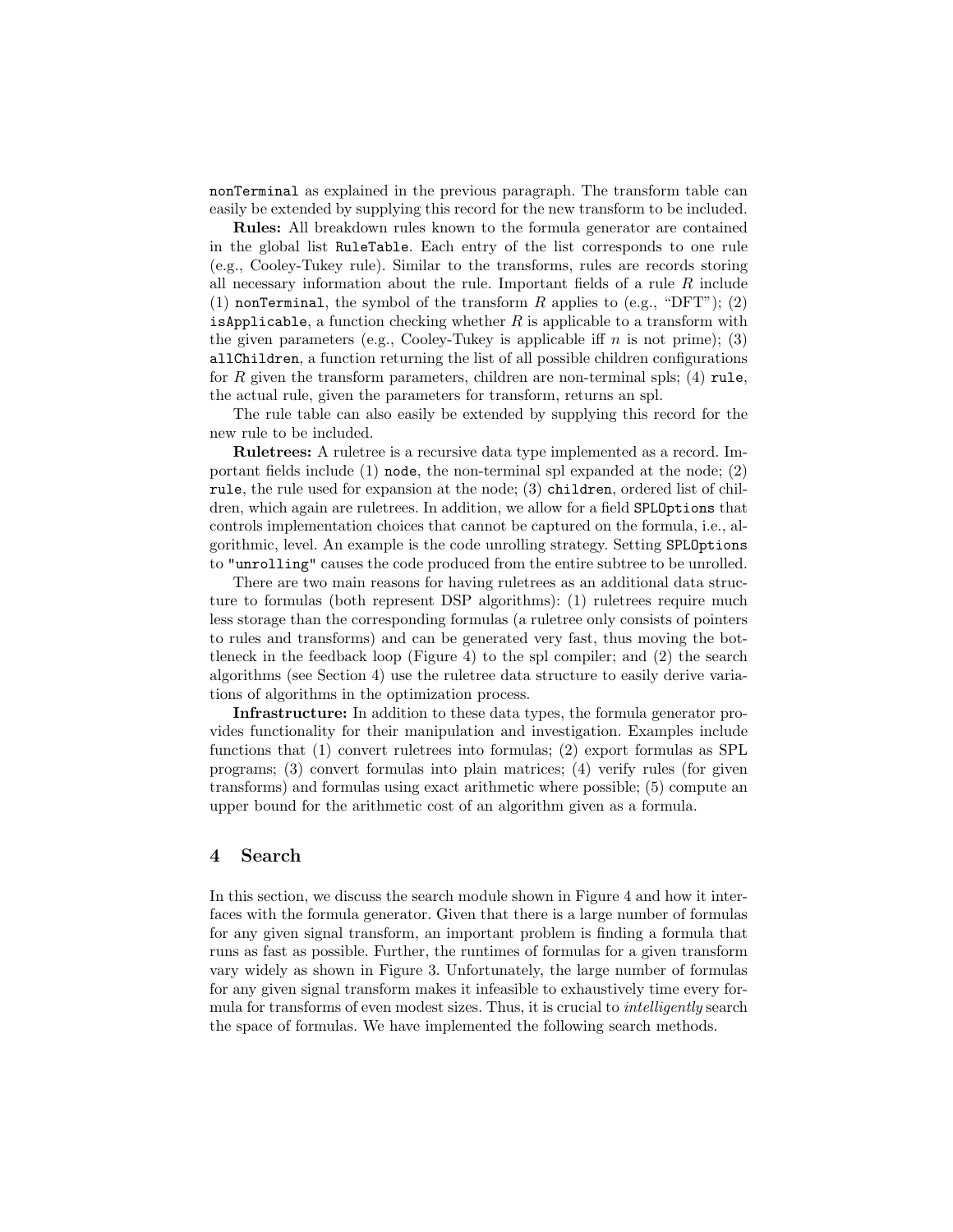Exhaustive Search: Determines the fastest formula, but becomes infeasible even at modest transform sizes since there is a large number of formulas.

Dynamic Programming: A common approach has been to use dynamic programming (DP) [15]. DP maintains a list of the fastest formulas it has found for each transform and size. For a particular transform and its applicable rules, DP considers all possible sets of children. For each child, DP substitutes the best ruletree found for that transform. DP makes the assumption that the fastest ruletree for a particular transform is also the best way to split a node of that transform in a larger tree. For many transforms, DP times very few formulas and still is able to find reasonably fast formulas.

Random Search: A very different approach is to generate a fixed number of random formulas and time each. This approach assumes that there is a sufficiently large number of formulas that have runtimes close to the optimal.

STEER: As a refinement to random search, we have developed an evolutionary stochastic search algorithm called STEER [16]. STEER is similar to standard genetic algorithms [17] except it uses ruletrees instead of a bit representation. For a given transform and size, STEER generates a population of random ruletrees and times them. Through evolutionary techniques, STEER produces related new ruletrees and times them, searching for the fastest one. STEER times significantly less formulas than exhaustive search would but usually searches more of the formula space than dynamic programming.

These search algorithms must interface with the formula generator to produce the formulas that they wish to time. Ruletrees were specifically designed to be an efficient representation equivalent to a formula and a convenient interface between the search module and the formula generator. The search algorithms can very easily manipulate ruletrees without needing to parse through long formulas. Further, the search algorithms can interface with the formula generator to expand or change ruletrees as the search algorithms need. Dynamic programming needs the ability to apply all breakdown rules to any given transform and size, producing all possible sets of children for each applicable rule. A ruletree is a convenient data structure as dynamic programming will substitute for each of these children the ruletree that it has found to be fastest for that child's transform and size. STEER and random search requires the ability to choose a random applicable rule, and to choose randomly from its possible sets of children. For crossover, STEER takes advantage of the ruletree data structure to allow it to easily swap two subtrees between two ruletrees.

We conclude with a comparison of the different search strategies. Figure 5 shows the runtimes of the fastest formulas found by several search methods across several transforms. In general, STEER performs the best, outperforming DP for many of the transforms. However, STEER often times the most formulas; for example, DP times 156 formulas and STEER 1353 formulas for the DFT of size  $2^{10}$ . We have also compared SPIRAL against FFTW 2.1.3. At size  $2^4$ , FFTW is about 25% slower than SPIRAL probably due to the overhead caused by FFTW's plan data structure. Thus, we omitted this data point in the diagram. At size 2<sup>10</sup>, SPIRAL is performing comparable with FFTW.